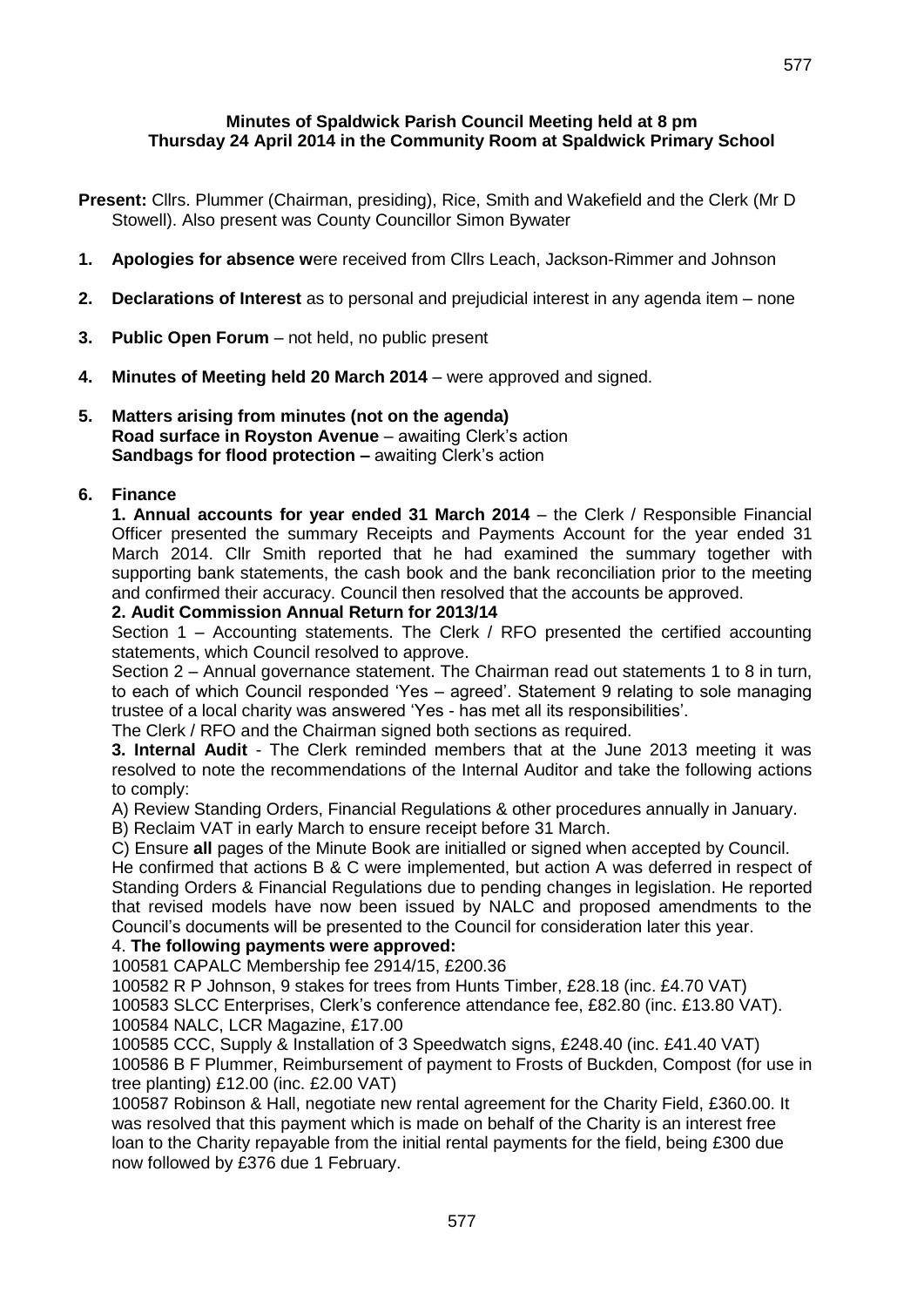# **7. Planning**

# **The following new Planning Applications were considered**

1400413FUL & 1400414LBC - [Replacement of clay roof, installation of Velux window,](http://publicaccess.huntsdc.gov.uk/online-applications/applicationDetails.do?activeTab=summary&keyVal=N2MUS5IK00S00)  [rainwater goods and repair to dormer window,](http://publicaccess.huntsdc.gov.uk/online-applications/applicationDetails.do?activeTab=summary&keyVal=N2MUS5IK00S00) The Limes, 27 High Street.

It was resolved to inform HDC that the Parish Council welcomes the proposed repairs and maintenance work to this property and recommends approval.

1400417FUL & 1400418LBC - Removal of yew tree, part demolition of front boundary wall, build new boundary wall with timber gates to vehicular access, The Limes 27 High Street,

It was resolved to inform HDC that the Parish Council has no objection to these proposals and recommends approval.

#### **The following Local Planning Authority decision was noted**

140095FUL, Erection of one 11 KW turbine 25m to tip, 18.3m to hub, and control box, Glebe Farm, Barham Road – **Permission granted.**

### **8. Assets – Provision / Maintenance**

**War Memorial Refurbishment** – A Cambridge monumental mason has been asked to examine our proposal and to make recommendations with a view to producing a specification against which he will quote and which can be sent to other monumental masons in order to obtain further quotes.

**New trees** – The Chairman reported that the trees obtained through the District Council Parish Planting Scheme had recently been planted at Mount Pleasant and Belton's Hill by a small team of volunteers. He wished to put on record his thanks to Cllr Johnson for leading the team and providing transport.

**Children's Play Area Ferriman Road** – Cllr Rice presented a report of a visual inspection carried out on 9 April. All routine checks were passed satisfactorily, but it was noted that "Replacement rubber sealant is patchy in appearance and finish". Councillors agreed to have a look at the repairs to the safety surface with a view to any corrective action being considered at the next meeting.

# **9. Highways, footpaths, byways etc.**

**Street Lighting PFI** – It was noted that Balfour Beatty distributed a leaflet in part of the village yesterday which says: "Work will be starting in your area during the next month. We will be consulting with Elected Members and Parish Councils prior to works"

It was agreed that a document prepared by the Clerk showing how Balfour Beatty's proposals would affect the lights in Thrapston Road, Ferriman Road, Ivy Way, Royston Avenue and Stow Road should be displayed on the Parish Council notice boards and website and that a note pointing this out and inviting comments should, if possible, be placed in the May Edition of Spaldwick News.

**Village Grass Cutting additional areas** – The Clerk reported that, on receipt of a quotation from Fergusons which he considered to be too high, he had obtained quotes from two other contractors which were considerably less and in addition included collecting the cuttings from the Mount Pleasant site. Council noted this information and asked the Clerk to negotiate with Fergusons with a view to them reducing their price to around the same level.

**Local Highway Improvement Initiative** – In response to an email on April 4 the Clerk confirmed that Spaldwick Parish Council will fund £510 or whatever 10% of the total cost turns out to be within reason. This email also said that over the next few weeks CCC will be starting the early stages of the LHI process, (producing plans, informal consultations, estimating costs etc) and that during this time if more information is required they will be in touch and a site meeting may be appropriate. There has been no further contact

**Bus Service changes** – next Working Group meeting, which the Clerk will attend, is at 7pm Tuesday 1 July

**Footpaths, byways** – It was noted that on April 14 the CCC ROW Officer reported "there is a short overgrown/muddy section of Cockway Lane just before the turning north to Little Catworth that Mick Ager and others have previously complained about. It had been intended